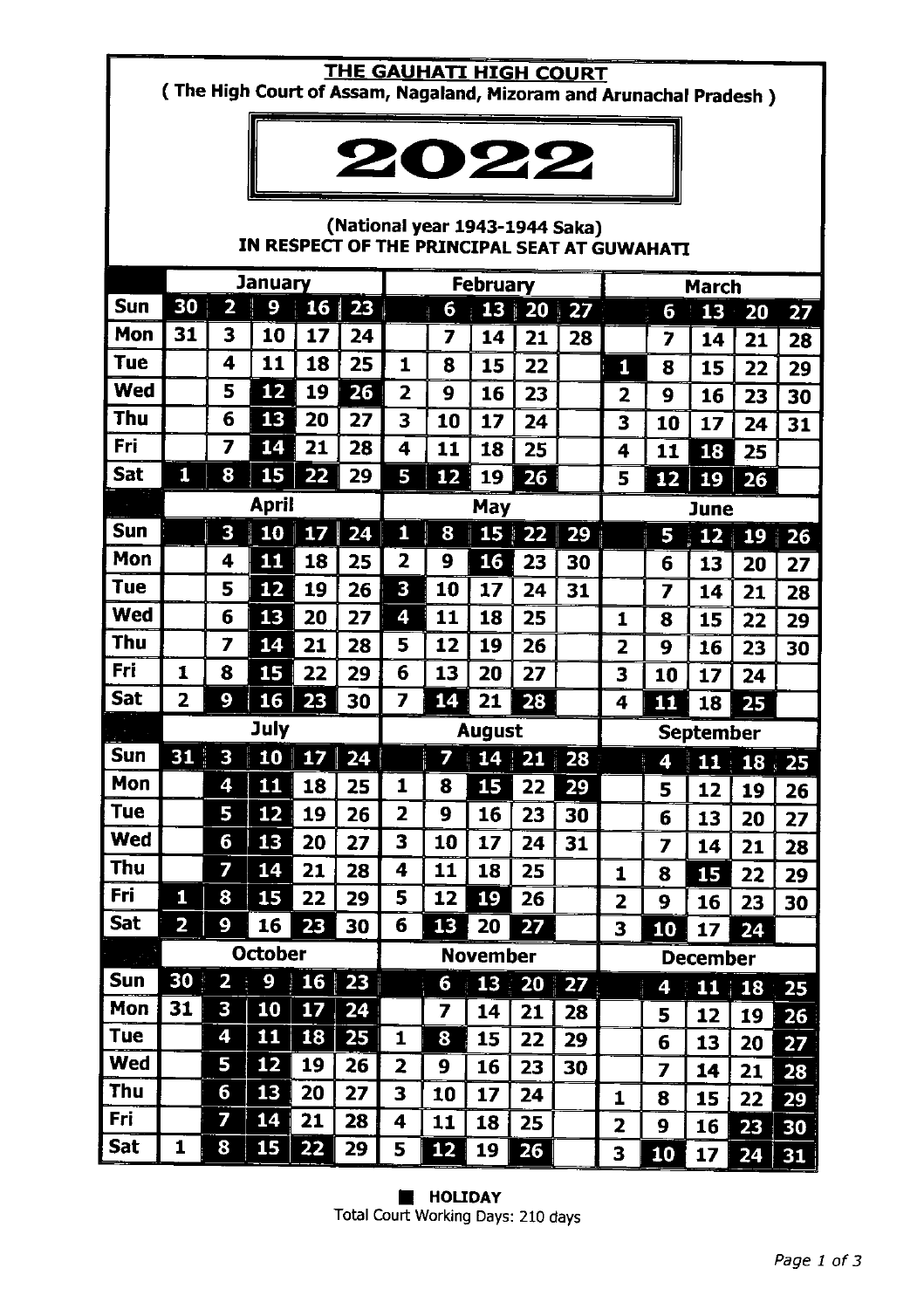## <u>THE GAUHATI HIGH COURT AT GUWAHATI</u>

(The High Court of Assam: Nagaland, Mizoram and Arunachal pradesh

## **NOTIFICATION**

No.HC.XI-08/2021/169/RC Dated, Guwahati, the 17<sup>th</sup> November, 2021

### LIST OF HOLTDAYS DURING THE YEAR 2022 IN RESPECT OF THE PRINCIPAL SEAT AT GUWAHATI

| New Year Holiday                                                                                                                                                                                                                                                                                                                  |  | I <sup>st</sup> January                                |  | Saturday               |  | 1 day   |  |
|-----------------------------------------------------------------------------------------------------------------------------------------------------------------------------------------------------------------------------------------------------------------------------------------------------------------------------------|--|--------------------------------------------------------|--|------------------------|--|---------|--|
| Magh Bihu & Tusu Puja                                                                                                                                                                                                                                                                                                             |  | 12 <sup>th</sup> January to 16 <sup>th</sup>           |  | Wednesday to           |  | 5 days  |  |
|                                                                                                                                                                                                                                                                                                                                   |  | January                                                |  | Sunday                 |  |         |  |
| Republic Day                                                                                                                                                                                                                                                                                                                      |  | 26 <sup>th</sup> January                               |  | Wednesday              |  | 1 day   |  |
| Sree Panchami                                                                                                                                                                                                                                                                                                                     |  | 5 <sup>th</sup> February                               |  | Saturday               |  | 1 day   |  |
| Siva Ratri                                                                                                                                                                                                                                                                                                                        |  | 1 <sup>st</sup> March                                  |  | Tuesday                |  | 1 day   |  |
| Dol Jatra                                                                                                                                                                                                                                                                                                                         |  | 18 <sup>th</sup> March & 19 <sup>th</sup> March        |  | Friday to<br>Saturday  |  | 2 days  |  |
| <b>BIHU VACATION</b>                                                                                                                                                                                                                                                                                                              |  | $9th$ April to 17 <sup>th</sup> April                  |  | Saturday to            |  | 9 days  |  |
| (including Good Friday on 15 <sup>th</sup><br>April)                                                                                                                                                                                                                                                                              |  |                                                        |  | Sunday                 |  |         |  |
| May Day                                                                                                                                                                                                                                                                                                                           |  | $I^{st}$ May                                           |  | Sunday                 |  | 1 day   |  |
| Id-Ul-Fitre                                                                                                                                                                                                                                                                                                                       |  | $3th$ May & 4 <sup>th</sup> May                        |  | Tuesday &<br>Wednesday |  |         |  |
| <b>Buddha Purnima</b>                                                                                                                                                                                                                                                                                                             |  | $16^{th}$ May                                          |  | Monday                 |  | 1 day   |  |
| <u>SUMMER VACATION</u><br>(including <i>Id-uz-Zuha on 10<sup>th</sup></i>                                                                                                                                                                                                                                                         |  | 1 <sup>st</sup> July to 15 <sup>th</sup> July          |  | Friday to Friday       |  | 15 days |  |
| July)                                                                                                                                                                                                                                                                                                                             |  |                                                        |  |                        |  |         |  |
| Independence Day                                                                                                                                                                                                                                                                                                                  |  | 15 <sup>th</sup> August                                |  | Monday                 |  | 1 day   |  |
| Janmastami                                                                                                                                                                                                                                                                                                                        |  | 19th August                                            |  | Friday                 |  | 1 day   |  |
| Tithi of Srimanta Sankardev                                                                                                                                                                                                                                                                                                       |  | 29 <sup>th</sup> August                                |  | Monday                 |  | 1 day   |  |
| Tithi of Sri Sri Madhab Dev                                                                                                                                                                                                                                                                                                       |  | 15 <sup>th</sup> September                             |  | Thursday               |  | 1 day   |  |
| <u>LONG VACATION</u><br>Including Gandhi Jayanti (2 <sup>nd</sup> )<br>October), Durga Puja, Vijaya<br>Dashami<br>& Janmotsava<br>of<br>Srimanta Sankar Dev (5 <sup>th</sup><br>October),<br>Fateha-Dwaj-<br>Daham(9 <sup>th</sup> October), Lakshmi<br>Puja (9 <sup>th</sup><br>October, Kati Bihu<br>(18 <sup>th</sup> October) |  | 2 <sup>nd</sup> October to 18 <sup>th</sup><br>October |  | Sunday to<br>Tuesday   |  | 17 days |  |
| Kali Puja/Diwali                                                                                                                                                                                                                                                                                                                  |  | 24th October & 25th<br>October                         |  | Monday $\&$<br>Tuesday |  | 2 days  |  |
| Guru Nanak's Birthday                                                                                                                                                                                                                                                                                                             |  | $8th$ November                                         |  | Tuesday                |  | 1 day   |  |
| <u>WINTER VACATION</u><br>Christmas Holidays                                                                                                                                                                                                                                                                                      |  | 23 <sup>d</sup> December to 31st<br>December           |  | Friday to<br>Saturday  |  | 9 days  |  |